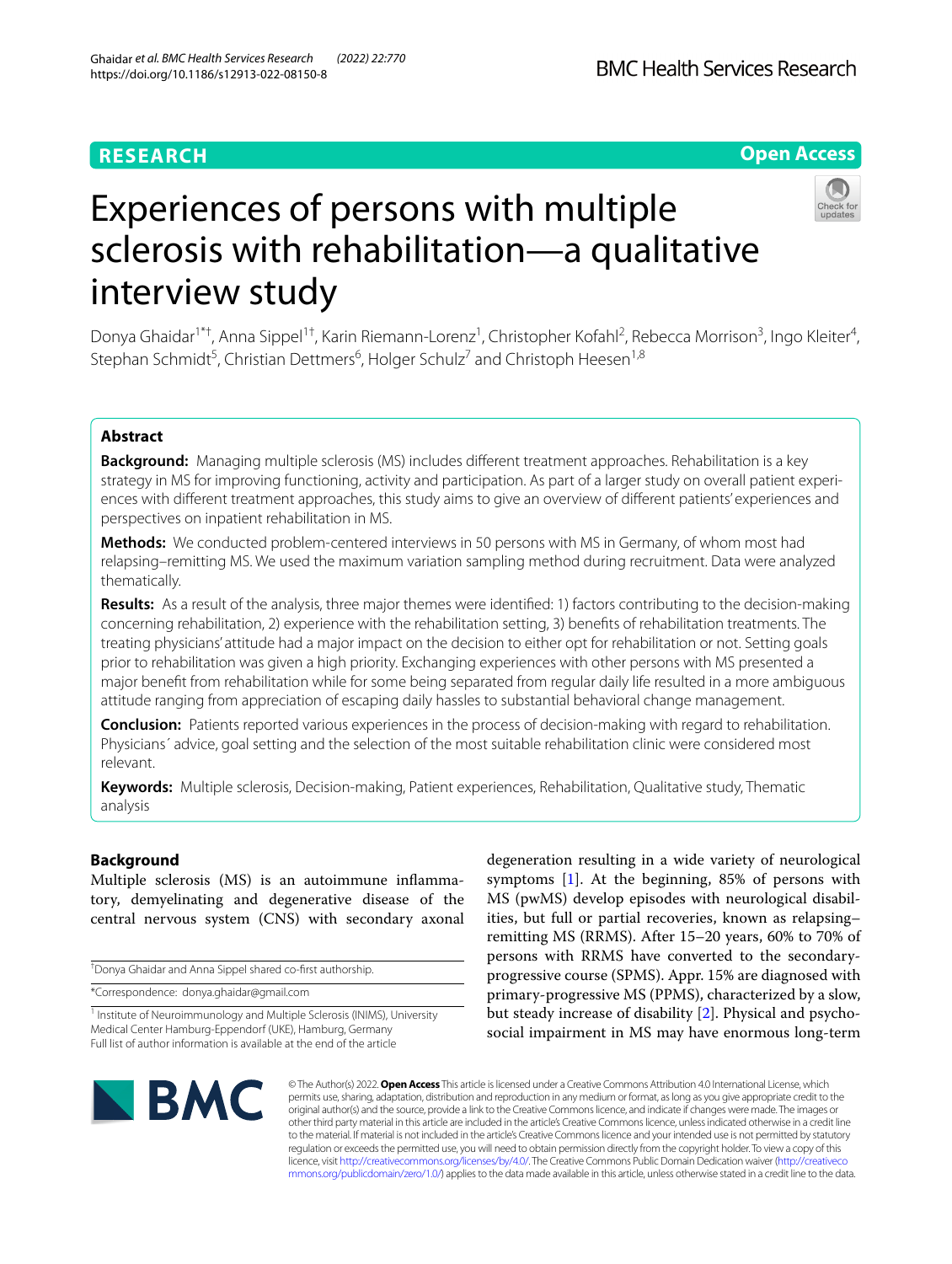efects on almost every aspect of daily living in persons with MS (pwMS) and their families. While the incidence of MS increases [\[3](#page-10-2)], epidemiological data indicate that the disease may take a more benign course at least in the 10–15 years after MS has been diagnosed [\[4](#page-10-3), [5](#page-10-4)]. However, in 60–75% MS leads to substantial permanent disability [[6\]](#page-10-5).

Recently, the World Health Organization (WHO) has stressed that rehabilitation is of crucial relevance for medical management in the twenty-frst century [\[7](#page-10-6)]. Societies face numerous challenges: aging populations, an increase in the prevalence of non-communicable and chronic conditions as well as health care costs and rising numbers of people recovering from injury and various illnesses. To meet these challenges, it will become more important to invest in rehabilitation which provides many opportunities: reducing the duration of hospitalization, increasing the functionality of individuals, keeping people in work, and increasing health and well-being. In 1980, and revised in 2001, the WHO has developed a framework to describe the consequences of diseases, which now are referred to as the international classifcation of functioning, disability, and health (ICF). The three major domains, namely impairments of body function and structure, activities of daily living and participation in the community have been defined for MS  $[8]$  $[8]$ , enabling assessments and effectiveness of interventions. This is especially useful in the context of the holistic view in rehabilitation.

Although MS is not a curable disease, rehabilitation as a highly individualized process may help to improve and maintain the ability to perform basic daily functional activities, mobility, and participation in the society (e.g. occupation, communication and social integration) [\[9](#page-10-8), [10\]](#page-10-9). By means of rehabilitation a large number of impairments and disabilities such as decreased mobility and fne motor skills, bladder and bowel dysfunction, disorders of speech and articulation as well as swallowing disorders and cognitive impairment may be addressed.

In terms of symptomatic treatment, multidisciplinary rehabilitation is the key approach in MS and studies have shown benefcial efects with regard to exercise and physical activity programs in particular [\[10,](#page-10-9) [11\]](#page-10-10). However, the evidence is limited largely due to limited rehabilitation access, limited research facilities and funding, diversity of symptoms, and complexity of study designs.

In Germany, rehabilitation programs fnanced by pension insurance providers are almost entirely offered on an inpatient basis. Therefore, in Germany, the term rehabilitation is predominantely understood as inpatient rehabilitation. Inpatient rehabilitation is a multimodal and multiprofessional training and problem-solving educational process to reduce impairment und support

quality of life provided in a specialized clinic or a similar institution. The multidisciplinary team is led by physicians. Rehabilitation follows an application procedure mostly intiated by the treating physician. Although the fnancial costs of rehabilitation are covered by pension insurance or by health insurance, rehabilitation services are relatively rarely used by pwMS, especially in the early stages of disease [[12\]](#page-10-11). A recent web-based survey with *n*=590 pwMS indicated substantial barriers with regard to MS-rehabilitation, largely due to the lack of adequate information and missing support when applying for rehabilitation [\[12\]](#page-10-11). To our knowledge, personal attitudes towards and experiences of pwMS with rehabilitation in inpatient facilities in Germany have not yet been investigated, and especially, we are not aware of any qualitative research on this topic. Therefore, this qualitative study aims to explore: 1) the decision-making process of pwMS for or against rehabilitation in inpatient facilities, 2) experiences of pwMS within the rehabilitation setting, and 3) the experienced impact of rehabilitation on everyday life.

# **Materials and methods Design**

This interview study is part of the 'PExMS' (Patients' experiences with multiple sclerosis) project [[13\]](#page-10-12), aiming to provide pwMS with an experiential information website as a decision aid for diferent therapeutic options such as disease-modifying therapies (DMTs), lifestyle adjustments, and rehabilitation. While the initial aim of the project was to collect patients' experiences with DMTs, our study advisory board highlighted the importance of other treatment approaches (e.g. rehabilitation and lifestyle adjustments) for patients in managing MS. Therefore, we expanded our focus on patients' experiences with diferent aspects of living with MS including diferent treatment approaches, such as rehabilitation, and included them in our newly created website (for more information on the PExMS project see [[13,](#page-10-12) [14\]](#page-10-13)). The research methods followed the recommendations for standardized qualitative research provided by international DIPEx (Database of Individual Patients' Experience of illness) association  $[15–17]$  $[15–17]$  $[15–17]$  $[15–17]$ . This collaboration of researchers and health professionals uses standardized qualitative research methods to understand patients' experiences and tries to provide 'balanced' information from original interview data. However, PExMS was not a formal DIPEx project. The reporting of this study follows the recommendations of the consolidated criteria for reporting qualitative research (COREQ) [[18](#page-10-16)].

# **Participants**

Participants for this qualitative interview study were recruited from clinics, rehabilitation centers and patient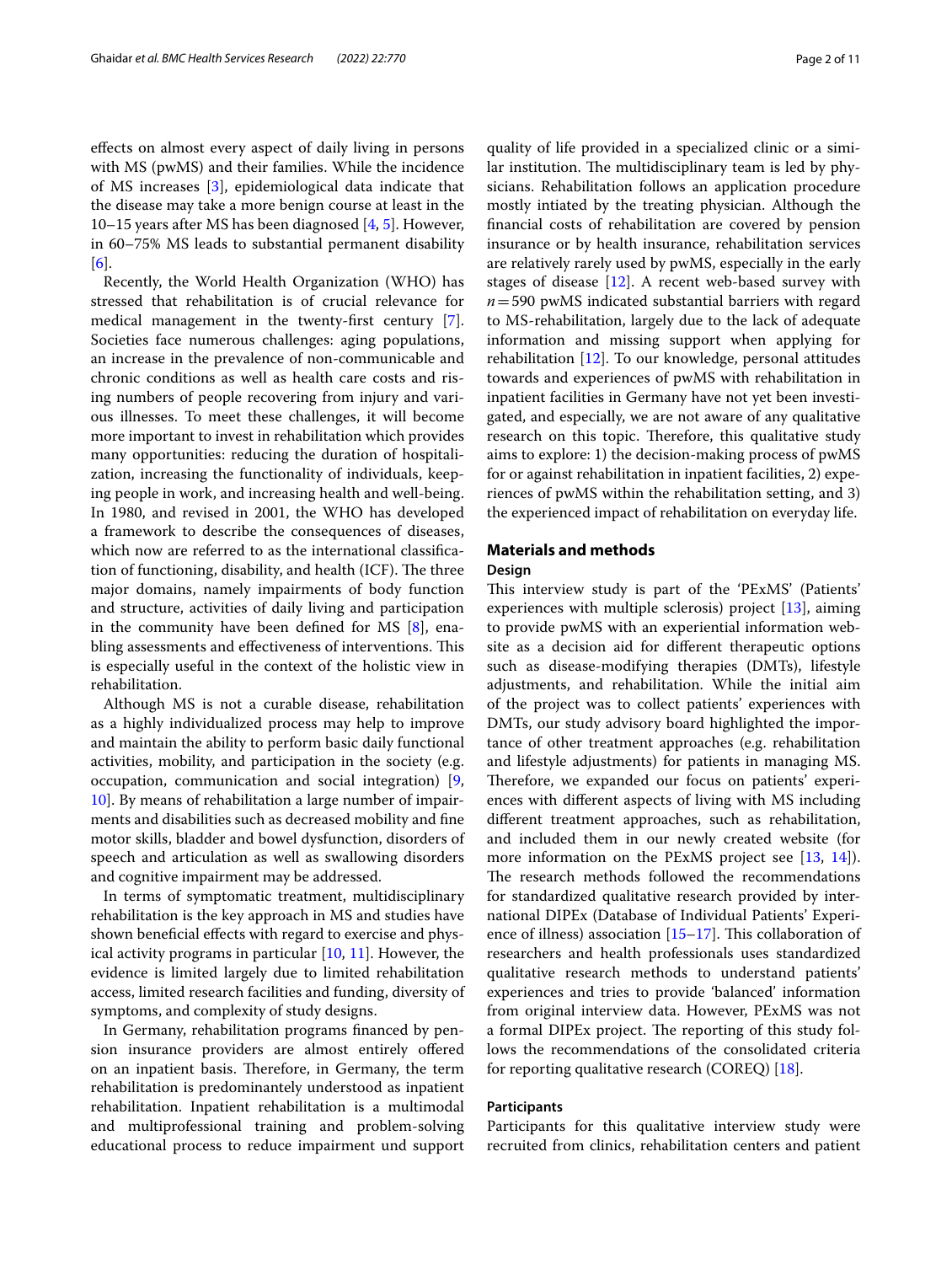associations in Germany. As one of the major focuses of the project was to gather experiences of pwMS with DMTs [\[13](#page-10-12)] and RRMS is the most investigated course for which the intake of DMTs are approved for, we included persons with RRMS beyond age 18. Furthermore, the consent for the audio or video recording of the interview and accepting that the recordings would be displayed on a website were an inclusion criteria. Persons with PPMS, major cognitive defcits and/or poor German language skills were excluded from the qualitative interview study. We decided to keep patients in our study who came out as having SPMS during the interview process, since SPMS follows an initial RRMS course and the uncertain period in the transition from RRMS to SPMS can lead to difficulties in reliable distinction between RRMS and SPMS [[19\]](#page-10-17). Our questions then referred to their experiences when having RRMS. We recruited pwMS via newsletters of the MS day hospital at the University Medical Center Hamburg-Eppendorf and during medical appointments at two rehabilitation centers in Germany using the maximum variation sampling method  $[20]$  $[20]$ . The aims were to gather patients' experiences as broadly as possible and to obtain an adequate and appropriate sample with regard to diferent therapeutic approaches (rehabilitation, alternative medicine, lifestyle adjustments and especially DMTs), ages, sex and education levels. Also, we were interested on pwMS who decided not to chose a DMT or other therapeutic approaches. After the frst 30 interviews, we constantly checked the generated data for the intended variability of experiences in relation to the criteria previously mentioned. Then we further recruited and searched either for more people with experiences with certain therapies or for certain age groups and sex.

#### **Data collection**

The study was approved by the ethics committee of the Hamburg Chamber of Physicians (approval number: PV5770). Written informed consent was obtained by all participants.

Interviews using a problem-centered interview guide (Additional fle [1](#page-9-0)) were collected from March 2018 to May 2020 including questions on pwMS' experiences with diagnosis of MS, everyday life and diferent approaches of how to manage the disease, such as DMTs, lifestyle measures and rehabilitation (Appendix 1). The interview guide was mutually developed with an expert panel on qualitative methods in the clinical research group of the Institute of Neuroimmunology and Multiple Sclerosis (INIMS), and our advisory panel consisting of representatives of pwMS, researchers and neurologists and followed Witzel's guidelines [[21\]](#page-10-19) for interview questions. The interview guide was pre-tested with five pwMS to ensure appropriateness of length and clarity. As no further adjustment seemed necessary, the interview guide and the fve interviews were fully integrated in our study. A female research associate with a master's degree in health science (AS) and experienced in qualitative research performed the interviews. These were audio- and videotaped and the audio tracks transcribed for the analyses. Interviews lasted between 20 and 97 min (mean 45.6 min) and were performed at a location preferred by the participants (e.g., clinic, home, workplace). The pwMS received an incentive of 20  $\epsilon$ .

# **Data analysis**

A thematic analysis according to the six steps of Braun and Clarke [\[22](#page-10-20)] was applied to all transcripts using the qualitative data analysis software MAXQDA Analytics Pro 2018. We followed the realist approach and thereby reported patients' experiences and meanings being evident in the data [\[23](#page-10-21), [24](#page-10-22)]. Firstly, two of the authors (DG and AS) re-read the transcripts. Secondly, they created frst ideas as initial codes associated with extracts of data. Thirdly, these different codes were grouped into potential themes, which captured common, recurring patterns across the dataset [[22\]](#page-10-20). As a fourth step, the main themes were refned: I) the collated extracts were reviewed for each theme; II) then each theme was assessed from the viewpoint of a potentially coherent emerging pattern; III) overlaps between the themes were eliminated; IV) afterwards the thematic map was examined for discrepancies by peer discussion and by consideration of the current state of research to refect the meaning evident in the data as a whole. Fifthly, names of each theme and subtheme were refned to express the essence of each identifed theme. Finally, a report on the results of the thematic analysis was written (step six). Each theme in this article is represented by quotations, which were translated from German into English by a translator. For clarifcation from how many and from which diferent persons the quotes were derived, the interviewees are represented by numbers (e.g. pwMS 5). In the following, for the ease of readability, the term rehabilitation is used for inpatient rehabilitation.

# **Results**

In total, we interviewed 50 pwMS (35 females) between 21 and 61 years old. Those who had experiences with rehabilitation  $(N=27)$ , had a longer duration of illness and higher disability (mean Patient Determined Disease Steps =  $3.6$ ) (Table [1\)](#page-3-0).

Data yielded three major themes with regard to experiencing rehabilitation: 1) factors contributing to the decision-making concerning rehabilitation; 2) experience with the rehabilitation setting; and 3) benefts of rehabilitation treatments (Fig. [1](#page-3-1)).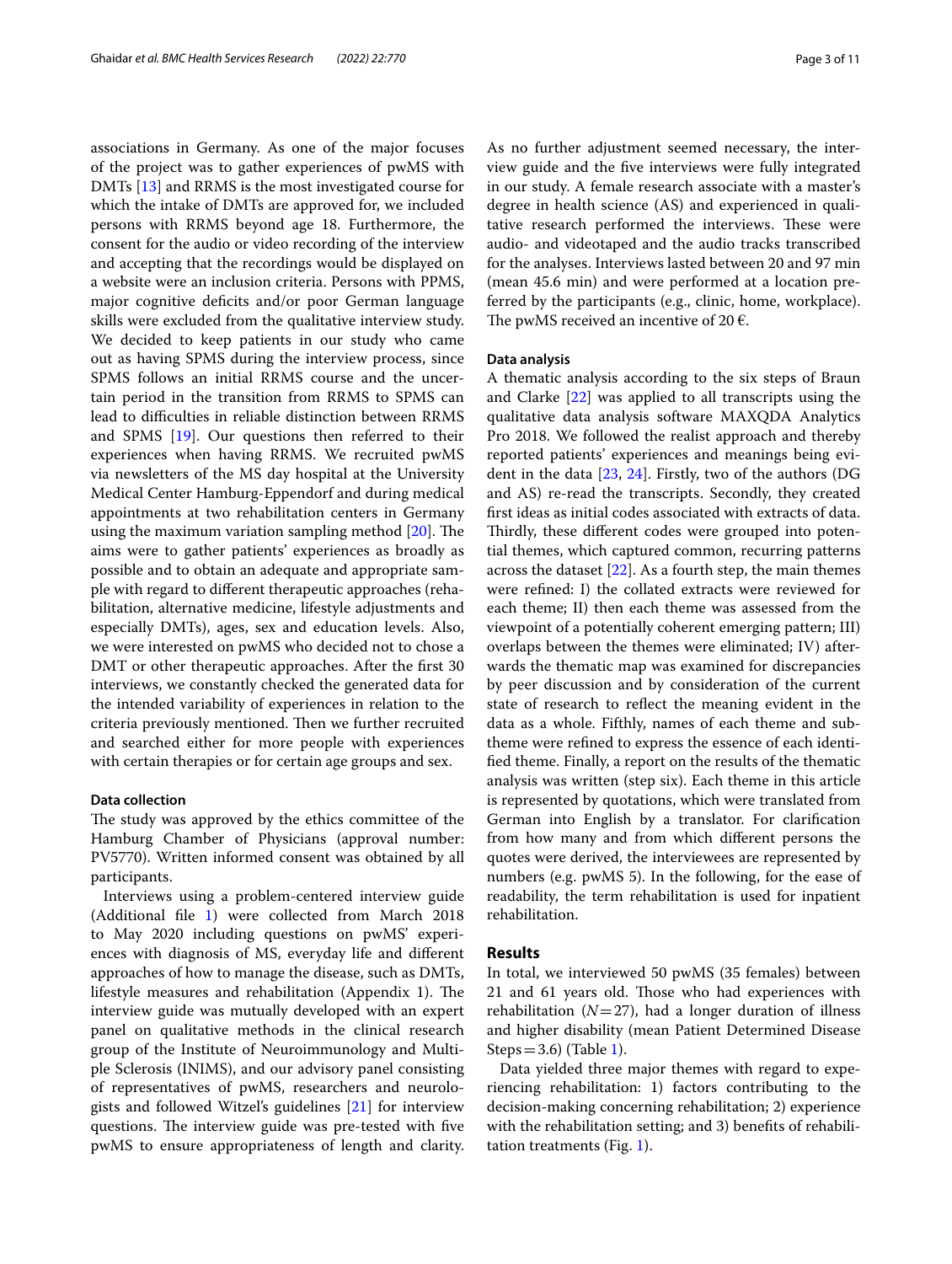| <b>Characteristics</b>                                | N(%)<br>Total ( $n = 50$ ) | N(%<br><b>Experience with inpatient</b><br>rehabilitation ( $n = 27$ ) | N(% )<br>No experience with<br>inpatient rehabilitation<br>$(n=23)$ |
|-------------------------------------------------------|----------------------------|------------------------------------------------------------------------|---------------------------------------------------------------------|
|                                                       |                            |                                                                        |                                                                     |
| Females                                               | 35(70)                     | 19(54)                                                                 | 16(46)                                                              |
| Males                                                 | 15(30)                     | 8(53)                                                                  | 7(47)                                                               |
| Age in years (mean, range)                            | $44.4(21-61)$              | $48.9(32-61)$                                                          | $39.0(21 - 57)$                                                     |
| Highest professional qualification                    |                            |                                                                        |                                                                     |
| No professional qualification                         | 3(6)                       | 0(0)                                                                   | 3(13)                                                               |
| Vocational education                                  | 27(54)                     | 17(63)                                                                 | 10(43)                                                              |
| Academic degree                                       | 20(40)                     | 10(37)                                                                 | 10(43)                                                              |
| MS type                                               |                            |                                                                        |                                                                     |
| <b>RRMS</b>                                           | 44 (88)                    | 21(48)                                                                 | 23(52)                                                              |
| <b>SPMS</b>                                           | 6(12)                      | 6(100)                                                                 | 0(0)                                                                |
| Duration of MS since diagnosis (mean, range)          | $13.4(2 - 33)$             | $15.0(4 - 28)$                                                         | $11.6(2 - 33)$                                                      |
| Patient determined disease steps (PDDS) (mean, range) | $2.7(0 - 7)$               | $3.6(1 - 7)$                                                           | $1.8(0 - 5)$                                                        |

# <span id="page-3-0"></span>**Table 1** Demographics and MS-related characteristics of participants

*RRMS* Relapsing–remitting MS, *SPMS* Secondary-progressive MS, *PDDS* Range from 0 (normal) to 8 (bedridden)

# **Factors contributing to the decision‑making concerning rehabilitation**

The first theme describes which factors encouraged pwMS

to decide for or against rehabilitation in inpatient facilities.

# *Physical and psychological aspects*

Seventeen patients reported that their acute health status had required treatment in an inpatient rehabilitation facility in the past. Most patients decided upon rehabilitation, as a matter of medical urgency, shortly after the diagnosis had been made or as a consequence of a relapse with incomplete remission in the course of follow-up treatment in order to fully recover or at least alleviate the remaining symptoms.

*"The decision process for the first rehab stay [...] happened after diagnosis, or after that frst relapse. At that point, I couldn't decide much for myself. It was just obvious that I required some rehab to help improve my walking." (pwMS 25).*

<span id="page-3-1"></span>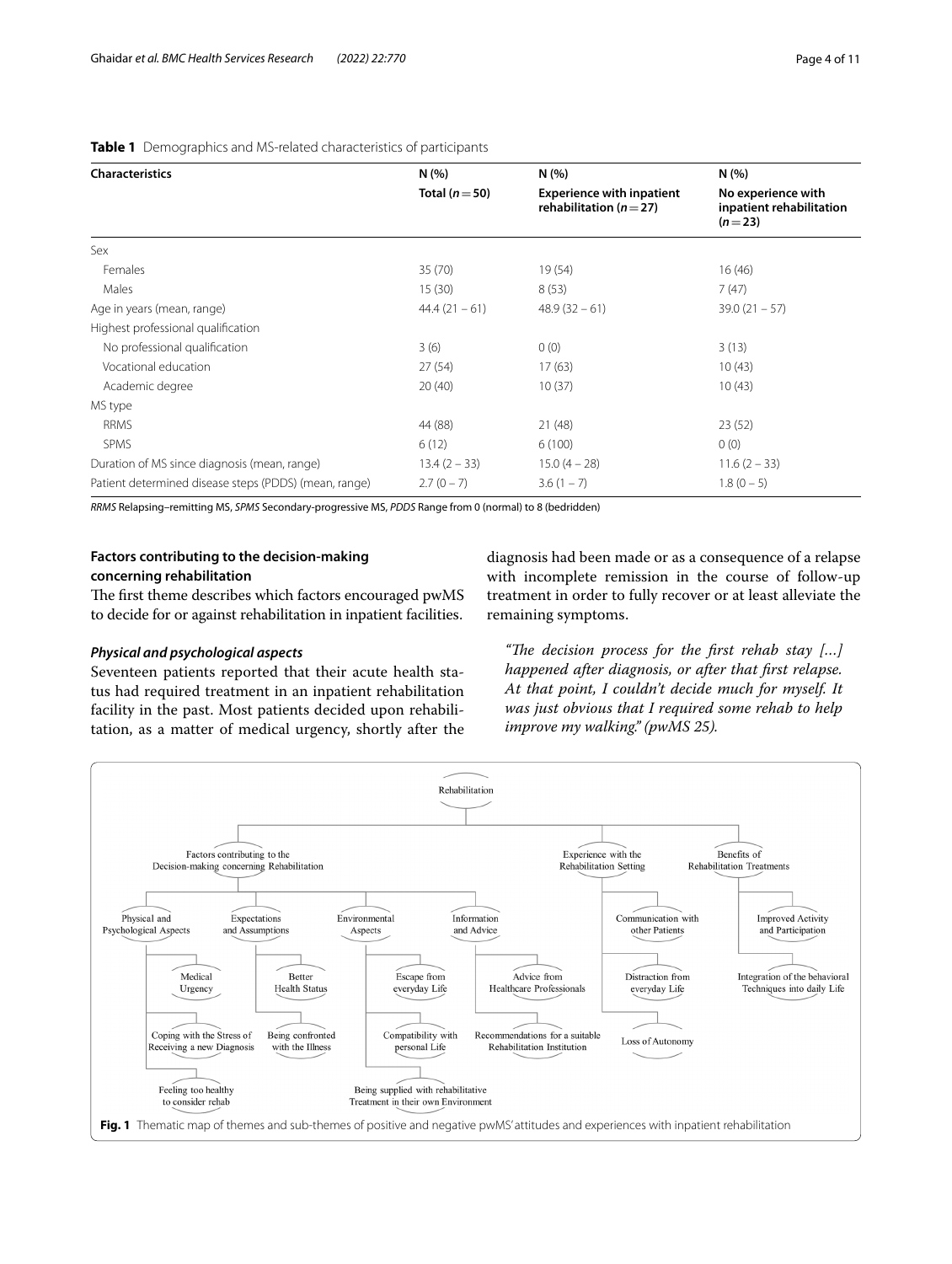A few patients decided upon a rehabilitation stay after the diagnosis had been made to gain a better understanding of the disease and to cope with the stress and anxiety evolving because of having been diagnosed with MS.

*"Tis means that the rehab clinic kind of takes you in hand right at the start, because you've just received a new diagnosis, everything is diferent, so much has changed, and you are really frightened […]. I was in a wonderful rehab clinic, and it had a special program, a so-called Training Program, which was like being a beginner at school again." (pwMS 28).*

One patient felt completely left alone after the diagnosis of MS had been made in the hospital.

*"And then I was discharged [from hospital], with no advice on what I should do next. All I had was the*  information on those flyers. The sum of my knowl*edge when discharged. And then rehab was mentioned. Tat was at diagnosis time." (pwMS 42).*

A common factor for a decision against a rehabilitation program was that some pwMS felt too healthy to consider rehabilitation.

*"Because I always felt ft enough already, I did sport, and the limitations imposed on my body weren't so huge." (pwMS 40).*

## *Expectations and assumptions*

When deciding for or against inpatient rehabilitation, pwMS were infuenced by their expectations and assumptions regarding the inpatient rehabilitation.

Many patients who decided in favor of rehabilitation expected to gain a better health status, e.g. to regain "normal gait". Accordingly, some patients emphasized the importance of defning specifc goals prior to rehabilitation and of applying rehabilitative techniques in daily living to alleviate symptoms and maintain the achievements obtained by inpatient rehabilitation.

*"Simply attending rehab with an expectation that then I'll be better, isn't workable […] I had set myself the goal of fnding out what I could do to help my walking […] most of all for when I was back home, to really consider the question, what can I integrate into my everyday life? It's no good thinking that a visit to rehab is all it takes." (pwMS 22).*

Some pwMS explained that participating in rehabilitation gave them the opportunity to fully focus on physical training, thereby increasing the chances of a benefcial efect substantially.

*"I really put that into practice because I believe it is more efective to do something every day than to go to physio once or twice a week, that this is the way to stay fully charged […]. Tat is what really swung it for me for residential rehab, rather than doing it from home." (pwMS 7).*

The thought of being confronted with the disease in all its facets especially shortly after the diagnosis was a factor in deciding against participating in inpatient rehabilitation. Some participants decided against rehabilitation expecting to be negatively affected when meeting other pwMS supposed to be more disabled than themselves.

*"I actually never did rehab. I was always put of by the thought I would see people there who were worse of than me and that this wouldn't be good for me. That is what has stopped me from going thus far.*" *(pwMS 2).*

*"Well, you know, going to rehab straight away after that frst relapse, seeing other MS patients, the full spectrum from those who are like me, where it's not visible, to those who are in wheelchairs, that can really pack quite a punch to begin with, it's quite something to process mentally." (pwMS 22).*

# *Environmental aspect*

The professional and private environments of pwMS, such as the workplace and private surroundings, yielded conficting reactions by either playing a facilitating role or being a barrier to some patients.

Many participants wished to escape from everyday life. Some pwMS wished to obtain a break from their everyday life by fnding time to relax on the one hand and to fully concentrate on MS on the other. Subsequently, they wished to be able to focus less on the disease once they have returned to their home.

*"It feels good, simply having time away from work, from family, from everyday life, and immersing yourself there where the subject matter is the disease […]. For it's not through my illness that I want to live. I am living my life and this darned disease is a companion. But I do not want my everyday life to be defned by the disease." (pwMS 26).*

Others described that incompatibility of inpatient rehabilitation with their personal lives was an important factor to decide against it. One mother explained that she had never been able to realize a longer stay away from her home and children. Here the decision against a rehabilitation strongly points to a gender issue.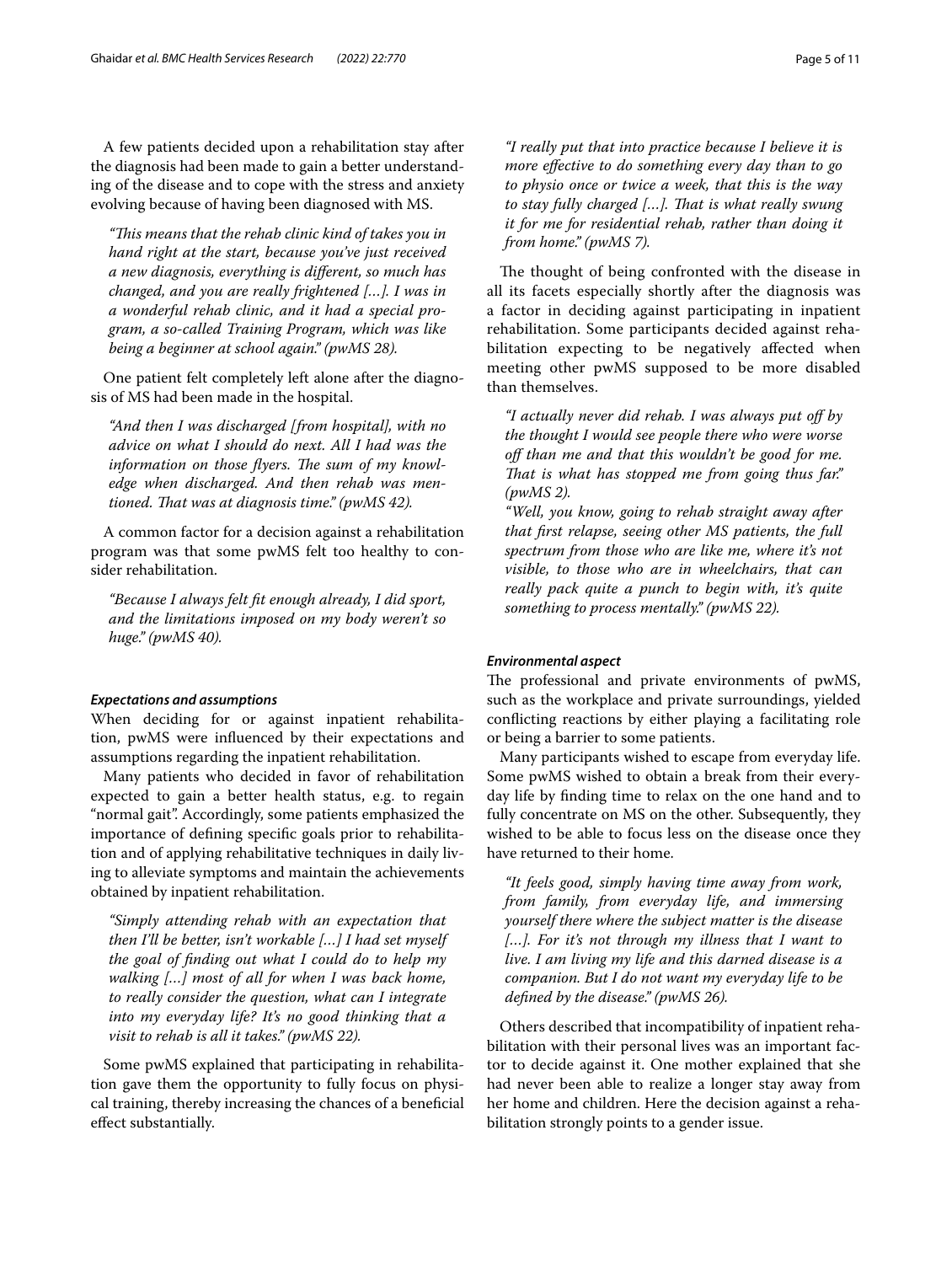*"No, I've never been away on rehab. […] I'd say that's defnitely to do with my husband who said: Well now, what am I supposed to do with the children, and so on and so forth, and somehow it never came to be." (pwMS 8).*

A few pwMS decided against rehabilitation, because they had the opportunity to obtain adequate treatment in their own environment, emphasizing the wish to reconcile rehabilitation and private lives thereby increasing the chance for long-term results.

*"After the hospital I actually had a really great physiotherapist and […] both my general practitioner and neurologist were people I trusted very much and I didn't want to leave [these familiar surroundings]. I had a lot of thinking to do and for me the familiar setting was where I needed to do this." (pwMS 48).*

A possible alternative for pwMS who decided against inpatient rehabilitation would be an outpatient setting such as a day unit rehabilitation. Some participants felt that a specialized day unit was very much like an inpatient rehabilitation and therefore didn´t feel the need to apply for an inpatient rehabilitation.

*"When I needed help, or when I noticed that I needed some more support, I was sure to go to the clinic. Tat is ultimately a lot like rehab anyway. You are there and cared for and have the best of therapists." (pwMS 11).*

# *Information and advice*

PwMS also stressed the importance of communicating with their treating physician with regard to the decision to participate in inpatient rehabilitation. Some pwMS followed the physician's advice on going to rehabilitation. One interviewee described receiving positive pressure from the treating neurologist to apply for rehabilitation. The citation indicates that patients in the beginnings of a negative spiral may require external guidance to exit this phase.

*"Te decision for rehab, yes, the frst time that was on the advice of the doctors here, the second time there was a little push from the neurologist […]. It's possible that this was during a phase when I was teetering on the edge a little and she could see that." (pwMS 5).*

Other pwMS demonstrated a more active approach by presenting their wish to participate in inpatient rehabilitation when seeing their treating physicians. These pwMS aimed to actively improve their state of health realizing that this objective could not be achieved along with the daily working load, and as a result, the neurologist reacted by recommending rehabilitation. The ensuing citation nicely illustrates the concept of enabling adaptation as the main aspect of rehabilitation.

*"I knew that rehab away might be a possibility. And then I spoke to my neurologist about it and asked him: Is there anything we can do to stabilize my state of health, because I'm just not managing to do this in day-to-day life. […] And then he recommended it to me, and said, yes, this is something we can do." (pwMS 22).*

One pwMS reported that the physician disagreed with their proposal to apply for rehabilitation, claiming that the patient's health status was too good. This attitude either points to a limited understanding of what can be achieved by rehabilitation or a recollection of bad experiences when these more educational objectives had not been met in rehabilitation.

*"I was having issues with my walking […]. And so I asked my neurologist, I said, before it gets worse wouldn't rehab be an option now, to prevent that? And I was told: No, you are too well for that." (pwMS 50).*

In Germany, according to the code of social law (§8 SGB IX), each patient in principle has the right to decide upon a certain inpatient rehabilitation facility or outpatient rehabilitation treatment best suited for their individual needs.

*"I attend an MS group with regular meet-ups […] and lots of people there had already been and were really enthusiastic about [rehab residencies]. And that's when I thought, right, I'm going to do it, too." (pwMS 21).*

*"You chat about it with people and I also heard: […] "I've been in other clinics that were better" and then I researched a bit on the internet to fnd out what a clinic actually is and what they ofer." (pwMS 22).*

However, only a few pwMS actively searched for information and recommendations for a suitable rehabilitation facility. The vast majority of pwMS agreed to the recommendation provided by the health insurance. Additional sources of information were other patients' experience with rehabilitation either shared by pwMS in patient support groups or on the internet.

# **Experience with the rehabilitation setting**

The second theme is characterized by pwMS' overall positive or negative experiences with inpatient rehabilitation.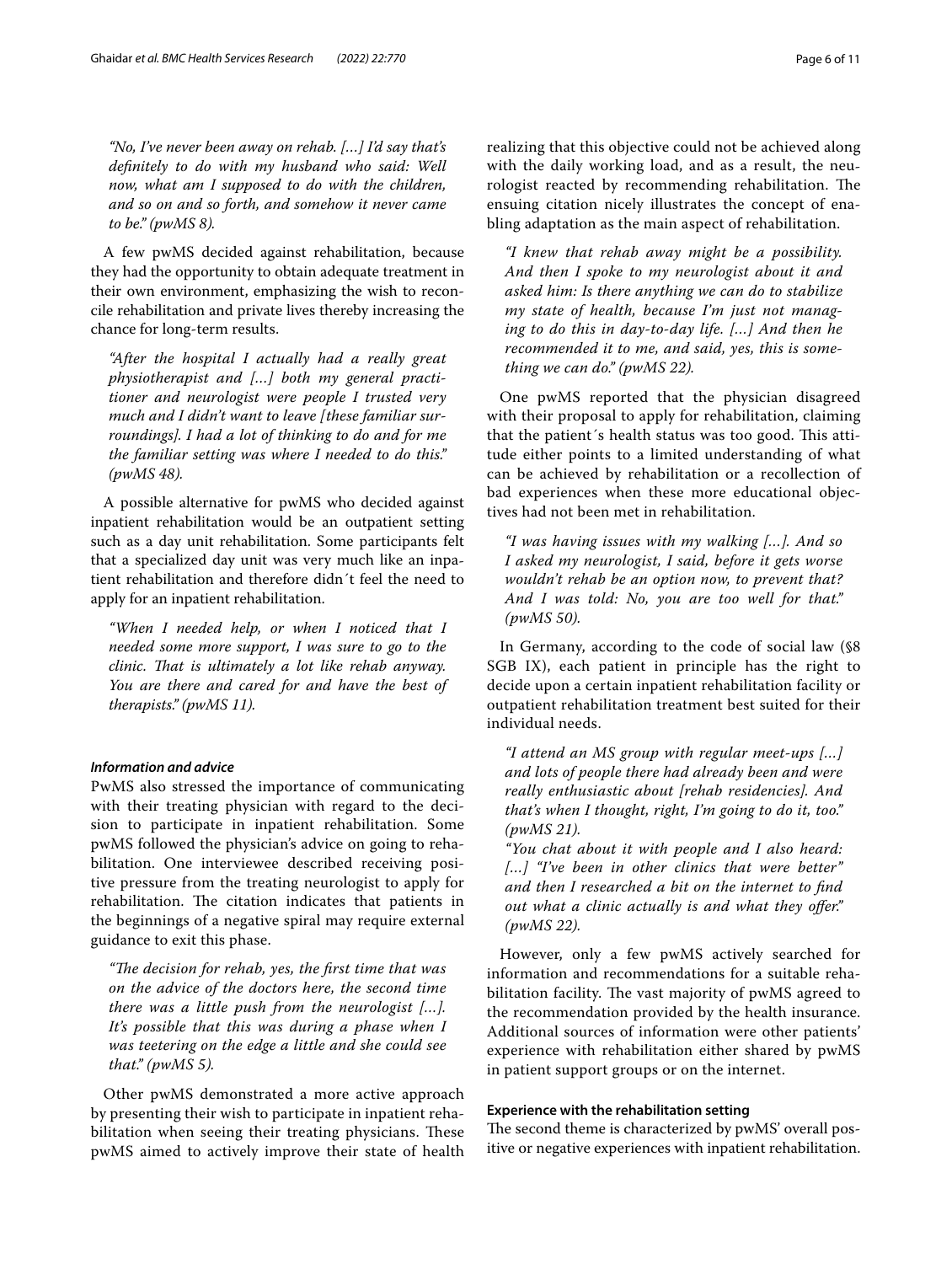# *Communication with other patients*

Most participants found the personal contact with other pwMS in a rehabilitation facility particularly valuable, especially from a psychological point of view. PwMS described how helpful it was to gain a better understanding of the disease and learn about the spectrum of MS manifestations.

*"Yes, it's a place where you can discuss things with like-minded people. It's where you get to know the various forms of MS. […]. And it's also where you discover that MS does not automatically mean a wheelchair and full-time care, and psychologically, that is really important." (pwMS 5).*

Conversations with other pwMS were described as very helpful not only to cope with MS but also with regard to other life issues.

*"To be honest, your fellow patients are the best therapists. Because we talk a lot to each other, privately, too, not only about the disease, but about everything, for everyday problems still exist for us, too. And that is the best therapy of all." (pwMS 30).*

## *Distraction from everyday life*

As previously described in the context of infuencing factors in the decision-making, escape from everyday life was indeed experienced by pwMS. Some pwMS even reported that the stay in a rehabilitation facility almost felt like a holiday. Moreover, they could fully focus on the treatment of their illness with the help of a multidisciplinary team without being distracted by their daily workload and issues.

*"What I also found really great was simply switching of from the world, so that dream holiday that you always longed to have can actually be found at rehab, and it was a really lovely combination of medical input, sport, therapies of every stripe, shape and hue. […] You are away from home and those constant thoughts of tomorrow I have to go back to work, I must do the laundry, when am I going to cook […] instead you simply switch of and truly leave the everyday behind you." (pwMS 10).*

There were also pwMS with a more skeptical view on rehabilitation since the almost ideal circumstances were regarded unrealistic when compared to real life. One participant underlined the somewhat artifcial setting of inpatient rehabilitation using the image of being under a "bell-jar." However, these pwMS rather enjoyed these efects of rehabilitation to be able to calm down.

"The thing is, being at rehab for me is a little like *being in a bell-jar, for these circumstances are not those of my everyday life. For example, I can get up and turn my attention immediately to the rehab task at hand […] and that is not real life. […] Everyday life is 1000 times more difcult for me than when I can restore away at rehab and […] move a little in the swimming pool or whatever. That is not the major challenge for me. Rather it is that peacefulness you experience at rehab." (pwMS 35). "Personally, I like being an inpatient for rehab. And I've had the good fortune of being in a really excellent clinic. You feel like you are in a bell-jar. Personally, I felt so cared-for there; the people there were* 

#### *Loss of autonomy*

*great." (pwMS 40).*

Five interviewees voiced negative impressions with regard to their stay in rehabilitation facilities, expressing feelings of lost autonomy and annoyance at having to act under orders.

*"Well, at rehab I also heard a lot of lectures about what you should and shouldn't eat, but I think for me, the disease already decides so much in my life. So I really don't feel like being told in addition what I should eat or shouldn't eat, or when I should be doing sport. Tat at least I want to decide myself." (pwMS 10).*

One pwMS participating in a psychosomatic rehabilitation clinic felt too tightly controlled and pressed into a scheme to function.

*"It's pretty tightly controlled: […] you get given numbers telling you where you have to sit at lunchtime*  and then that's checked up on. [...] Then in the even*ing, doors are locked, you can't go out after 10 pm." (pwMS 39).*

Another pwMS perceived out-patient rehabilitation as a good alternative to the inpatient setting allowing more time to organize for themselves.

*"Within the framework of rehab I always found the external control a real trial and burden and that's why out-patient rehab was a really good option for me." (pwMS 3).*

## **Benefts of rehabilitation treatments**

Inpatient rehabilitation was considered to exert positive efects on their overall well-being, both mentally and physically by pwMS.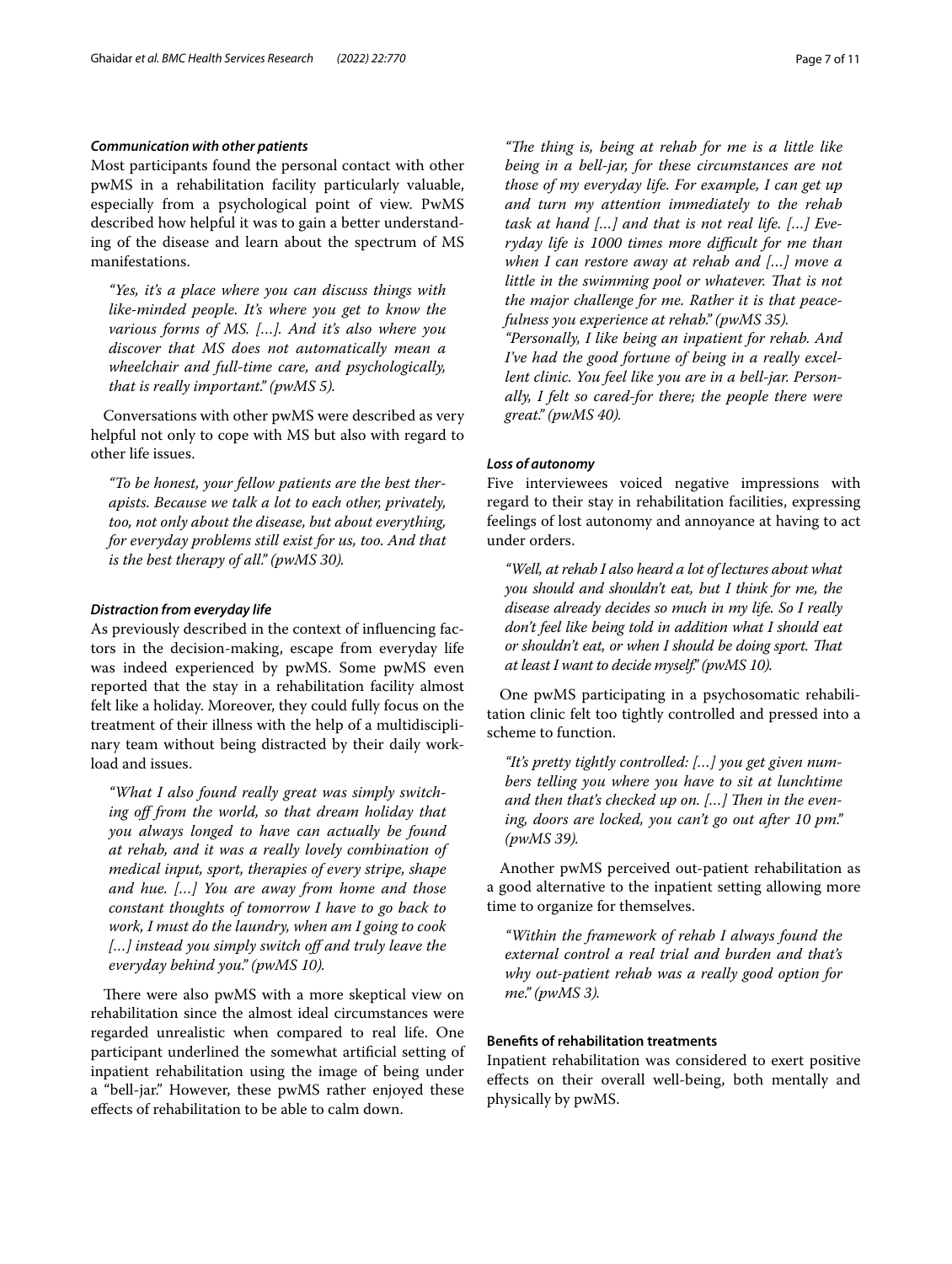#### *Improved activity and participation*

In accordance with their expectations and assumptions, many pwMS reported physical benefts. More specifcally, pwMS experienced an improvement of balance, spasticity and gait, sometimes even to an extent that their level of activity prior to the relapse or worsening of MS was regained.

*"I attended […] medical rehab, […] I had sport therapy there and so on … and I entirely regained my ability to walk." (pwMS 1).*

Twenty-six pwMS felt mentally and physically empowered to take up new challenges.

*"Oh yes, simply doing something at last, doing a bit of sport again. […] and then eventually going to bed with that feeling of satisfaction at what I'd achieved that day, for body and soul, and also in terms of friendship and general well-being." (pwMS 17).*

Complementary to being challenged, relaxation and stress management and just letting things flow were considered important aspects of improving well-being. By doing so, pwMS felt prepared to face another year of workload. In fact, many pwMS described participation in a rehabilitation program once a year as a kind of "refueling ", enabling them to carry on with their daily living for the next year.

*"If I didn't have rehabilitation in the year, I am quite sure that I would no longer be able to work on account of the fatigue, the exhaustion syndrome, because at rehabilitation I can let myself go entirely, can truly relax, and refuel the energy-tank, and thus be ready to more or less make it through another year of work." (pwMS 25).*

#### *Integration of behavioral techniques into daily life*

Participants reported how they applied newly learned techniques derived from balance training, stress management seminars, psychotherapy, mental exercise or nutritional counselling in their everyday life. They described how these measures helped them cope and better engage with some of the difficulties in daily life related to MS.

*"When brushing my teeth, alternating from the right to the left leg, just that bit of movement. I learned*  that at rehab, and I do it. These are the little things *that I have built into my everyday now." (pwMS 25). "And in the clinic I learned about occupational therapy […] for everyday life. Tings like how to become more adept with the wheelchair; how to empty the washing machine whilst sitting in a wheelchair, how* 

*to hang out washing, how to cook meals, all those kinds of things." (pwMS 37).*

Some pwMS reported that rehabilitation even evoked fundamental changes of perspective with regard to MS and their lives almost as "fipping a switch".

*"I stayed at a rehab clinic this year and was particularly eager to discuss nutrition and I had lots of conversations with an assistant nutritional therapist who helped me so much there, who provided me with an incredible number of tips, and that was really like the ficking on of a switch for me." (pwMS 46). "The time at rehab helped me not only in terms of the disease itself, but also as regards my living environment as a whole, so my perspective on work, on certain personal stories, on problems really changed." (pwMS 23).*

Many pwMS became aware of the fact that in order to maintain or even increase treatment efects, exercise and relaxation techniques need to be applied continuously in their private surroundings.

# **Discussion**

To date, only very few attempts have been made to sample pwMS' experiences with rehabilitation in a systematic way. This study addressed patients' experiences with rehabilitation in MS demonstrating that the process of decision-making, goal setting and the selection of the most suitable rehabilitation facility for the individual needs were of critical importance.

When identifying the infuencing factors in the process of decision-making for or against inpatient rehabilitation, the four subthemes 'physical and psychological aspects', 'expectations and assumptions', 'environmental aspects' and 'information and advice' emerged. This is in line with the fndings of a qualitative study in Norway by Helland et al. [[25\]](#page-10-23). Here, information about MS and rehabilitation were major determinants for rehabilitation use. Giesler et al. also underlined that in Germany, information about rehabilitation content was a relevant facilitator in the decision for rehabilitation and the lack of a transparent access process through insurances a barrier [[12\]](#page-10-11).

The decision for rehabilitation appeared to be easy in the context of a recent diagnosis of MS or a relapse with incomplete remission and the resulting physical impairment. The psychological consequences following the diagnosis of MS can be devastating, and consequently depression is frequent in pwMS [[26](#page-10-24)]. In some pwMS, the main driving force in applying for rehabilitation treatment was linked to the perspective of being able to re-orientate and cope with the emotional distress of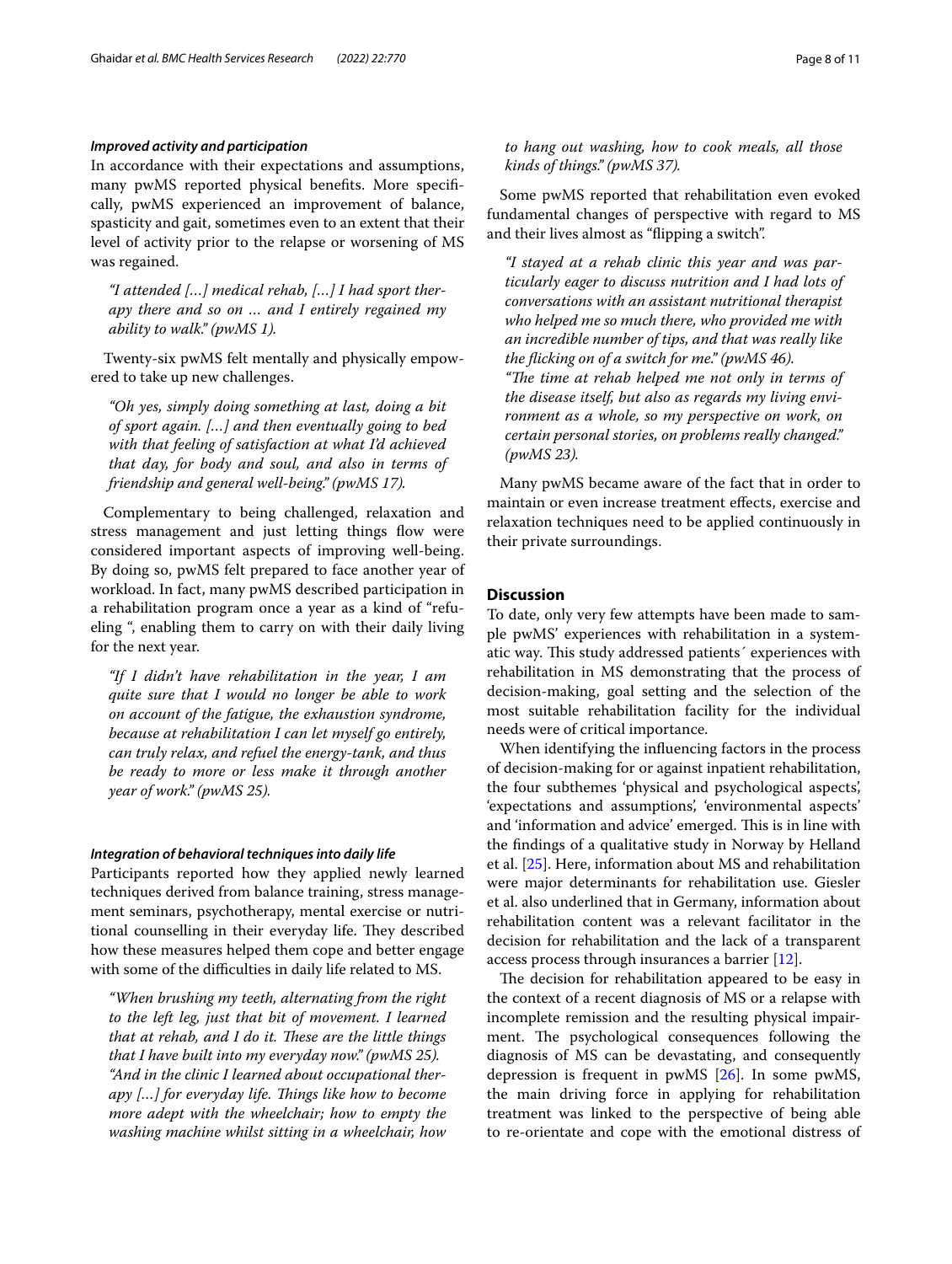the diagnosis. This is especially relevant as participants stressed the relevance of early rehabilitation soon after diagnosis largely for educational purposes. However, in the case where psychological, educational, or neuropsychiatric aspects dominate, the regular neurological rehabilitation unit might not be able to meet these expectations. An earlier survey of 183 German neurorehabilitation units has shown that the expertise in these areas might not be sufficient enough in common neurological rehabilitation clinics in Germany [[27](#page-10-25)]. In fact, as has recently been outlined in the MS care unit concept, a multitude of expertise is required, which might be difficult to meet in a general neurological rehabilitation clinic [[28\]](#page-10-26). However, cohort data indicate that specialized programs for recently diagnosed pwMS are feasible and may especially increase mental quality of life [[29\]](#page-10-27).

The study results emphasize the critical importance of the treating physician´s attitude and communication regarding rehabilitation in the process of decision-making, as also pointed-out in the qualitative study by Helland [\[25](#page-10-23)]. In fact, there are a couple of specifc barriers for the rehabilitation use in Germany. Although physicians play a central role in the highly formalized submission process to rehabilitation, they are only partially paid for this service. Moreover, rehabilitation is represented in the medical education only as a side line and most of the practicing neurologists have no experience of rehabilitation and what it might facilitate. Furthermore, rehabilitation clinics need to fulfl rigorous formal requirements for the paying institutions, and they need to cover a diversity of neurological conditions with diferent severity stages, thereby possibly not meeting the individual needs of patients.

In the process of deciding which inpatient rehabilitation facility might be most suitable for the individual patient, some pwMS sought advice from their social environment or information from other pwMS, which is in line with previous fndings [[30](#page-10-28), [31\]](#page-10-29). Peer support and shared patient experiences have been highlighted as an unmet need in MS before [[32\]](#page-10-30), but the evidence for benefts of shared patient experiences efects in MS is ambiguous [[33\]](#page-10-31). Moreover, some pwMS in our study expressed their concern to be confronted with other pwMS, which is also in accordance with the fndings of Helland et al. [\[25\]](#page-10-23). Interviewees were particularly scared to meet pwMS with more pronounced neurological defcits revealing the full spectrum of potential neurological deficits caused by MS. The fact that only a small group of pwMS in our sample mentioned this concern, may be due to a selection bias since the interviewees participating in this study might represent pwMS, who are more extravert as demonstrated by the fact that they agreed to be interviewed and have parts of their video clips displayed on the internet. Most of our participants felt that communication with other pwMS at the rehabilitation clinic was a very important part of their treatment and emphasized the exchange with other MS patients as particularly positive.

Interviewees in our study expected to improve their health status during a rehabilitation stay. In accordance with recent work, they clarifed that personally meaningful and specifc goal setting prior to rehabilitation may help to increase motivation and to accept a possibly incomplete recovery [\[34\]](#page-10-32). Playford (2019) outlined the many facets of goal setting as building empathy, creating a contract, identifying priorities, summarizing the conversation, articulating the goal, defning actions, building coping plans and then reviewing [[35\]](#page-10-33). However, the evidence on the impact of goal setting for successful rehabilitation is not strong [\[36](#page-10-34)]. Transferring of what has been achieved during rehabilitation was a major goal reported in the interviews. We conclude that more work on the relevance of goal setting for sustainability of rehabilitation efects is warranted.

Inpatient rehabilitation also ofers the opportunity to escape from everyday life which one pwMS described as "dream holiday", which was also a fnding of the study by Helland [[25\]](#page-10-23). For patients with a tendency to overcompensate for defcits, this escape scenario might be a particular challenge.

A few pwMS felt that inpatient rehabilitation was incompatible with their personal life. Of note, this argument was frequent in female pwMS, who felt unable to relinquish their family duties for a longer period. With regard to rehabilitation, pwMS tend to accept an inpatient setting more easily if their work, family, and social life is less afected [\[37\]](#page-10-35).

Patients experienced the rehabilitation setting in different ways: Some revealed emotions such as feeling protected and cared for with the ability to fully concentrate on themselves and the disease and to "fuel the tank for another round". Others felt separated from their private surroundings as well as put into an artifcial setting not transferable to their daily life. Sometimes the holistic approach was negatively perceived as pwMS felt overwhelmed by management concepts touching all aspects of life. As mentioned above, setting meaningful goals might help to modify this ambiguity without fully resolving it.

With regard to possible achievements of rehabilitation, there were also conficting results: Some pwMS felt that the mere escape from their daily duties was an achievement, whereas others acquired new behavioral techniques which could be transferred into their daily living, and still others reported that rehabilitation was a turning-point in their treatment history of MS. Of note,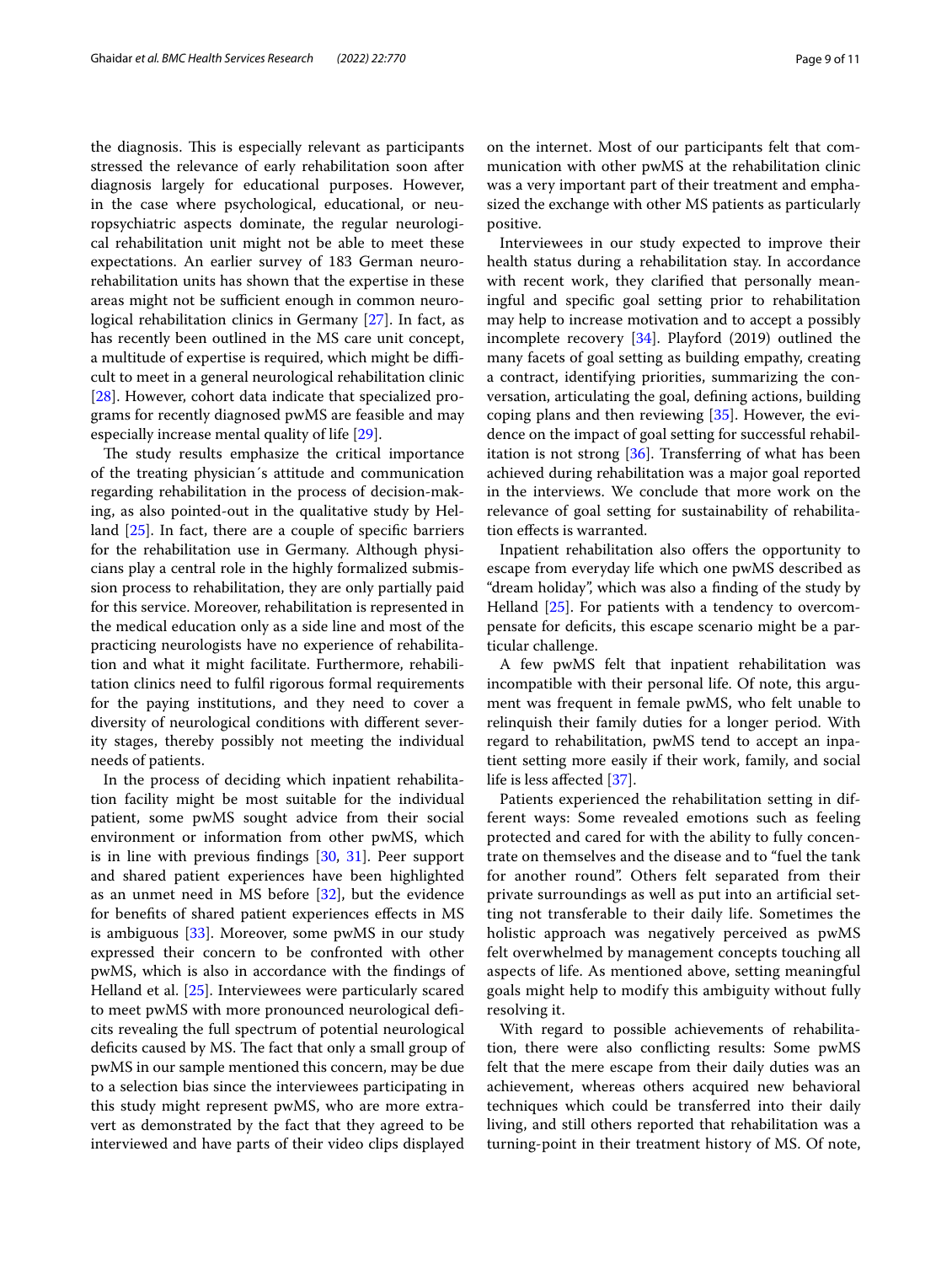psychological achievements of rehabilitation were mentioned most frequently, although they may get lost within months as we recently have shown in a larger controlled multicenter study on a metacognitive intervention [[38\]](#page-10-36).

#### **Strengths and limitations**

The significance of the data presented here may be limited by the fact that the data are derived from a cohort of pwMS with only mild to moderate disability, showing an interest in sharing their experiences by video fles on the internet. Hence, we might have collected a nonrepresentative sample of pwMS characterized by higher openness and extraversion than the "average" pwMS. Only about half of the interviewed patients really had experience with rehabilitation. On the one hand, this can be seen as a limitation as they may represent a subgroup who have managed to cope with the disease and are rather skilled with regard to rehabilitation. On the other hand, our study sample enabled us to gain insight into reasons for deciding against rehabilitation. However, the aspects that were discussed also cover the needs of pwMS in transition to or within a progressive phase [\[19](#page-10-17)]. Experiences of the six patients with SPMS did not differ qualitatively. Nevertheless, experiences of patients with advanced SPMS or PPMS were excluded from the study and conclusions can only be drawn for RRMS. The researcher who conducted the interviews (AS), and the researchers who analyzed the data (AS, DG), are female. They are educated in health science and medicine and are not personally afected by MS, which could have infuenced the relationship to the pwMS and the richness of the outcome in both directions, negatively and positively. Finally, these fndings apply to experiences with the German rehabilitation setting and therefore are only partially generalizable for rehabilitation in an international perspective. However, the detailed description of the research process and the study participants enable the reader to assess whether the fndings are transferable to other settings [[39,](#page-10-37) [40](#page-10-38)].

# **Conclusion**

In summary, this study indicates that pwMS may lack information about how to gain access to inpatient rehabilitation. They stressed the relevance for early rehabilitation soon after diagnosis for educational purposes. The input from other patients was considered important but ambivalent. The setting and structure of rehabilitation was mostly looked at as protective, but sometimes also as too rigid. A maintenance concept after rehabilitation was a major concern of most participants.

#### **Abbreviations**

CNS: Central nervous system; COREQ: Consolidated criteria for reporting qualitative research; DIPEx: Database of individual patients' experiences of illness; DMT: Disease-modifying therapy; ICF: International classification of functioning, disability, and health; INIMS: Institute of Neuroimmunology and Multiple Sclerosis; MS: Multiple sclerosis; PDDS: Patient determined disease steps; PExMS: Patients' experiences with multiple sclerosis; PPMS: Primary-progressive multiple sclerosis; pwMS: Persons with multiple sclerosis; RRMS: Relapsing– remitting multiple sclerosis; SMART: Specifc, measurable, achievable, realistic/ relevant and timed; SPMS: Secondary-progressive multiple sclerosis; WHO: World health organization.

## **Supplementary Information**

The online version contains supplementary material available at [https://doi.](https://doi.org/10.1186/s12913-022-08150-8) [org/10.1186/s12913-022-08150-8](https://doi.org/10.1186/s12913-022-08150-8).

<span id="page-9-0"></span>**Additional fle 1.** Interview guide.

#### **Acknowledgements**

Assistance provided by Jutta Scheiderbauer, Desiree Eklund and Sigrid Arnade as part of the advisory panel was greatly appreciated.

#### **Authors' contributions**

CH and AS designed the study with support from KRL, IK, SSch and CK. AS collected the data and conducted the analysis together with DG. CK, KRL, RM, IK, SSch, CD, HS and CH regularly contributed to analysis discussions. CK, SSch and IK are members of the advisory panel and supervised the research process. DG and AS wrote the draft and RM translated German quotes into English. All authors critically reviewed the manuscript, contributing important intellectual content and approved the fnal manuscript for publication.

#### **Funding**

Open Access funding enabled and organized by Projekt DEAL. This study was sponsored by Roche Pharma AG. The sponsor was kept apprised of the process but had no role in the study design or conduction to uphold the scientifc integrity and quality of the study.

#### **Availability of data and materials**

The generated and analyzed data are not publicly available due to privacy issues but can be obtained from the corresponding author upon reasonable request.

#### **Declarations**

#### **Ethics approval and consent to participate**

Ethical approval has been obtained from the ethical committee of the Hamburg Chamber of Physicians (approval number: PV5770). Written informed consent was obtained from all participants, and all procedures were performed in accordance with the Helsinki Declaration.

#### **Consent for publication**

Not applicable, since the manuscript does not contain any person's data.

#### **Competing interests**

AS and CH are developers of the website. AS has received funding from Roche Pharma and salaries for talks from Novartis. CH has received research grants, congress travel compensations and salaries for talks from Biogen, Genzyme, Sanof-Aventis, Bayer Healthcare, Merck, Teva Pharma, Roche Pharma, and Novartis. IK has received personal compensation for consulting, serving on a scientifc advisory board, speaking, or other activities with with Alexion, Biogen, Celgene, Hexal, Horizon, Merck and Roche/Chugai. SSch has received fees for consulting and reimbursement for lecturing as well as attending symposia from Bayer Vital, Biogen, Merck, Roche, Genzyme and Teva. He has also received research funding from Bayer Vital and Merck. CD received honorarium from Biogen, Novartis and Roche for presentations. DG, RM, KRL, HS and CK declare that they have no competing interests.